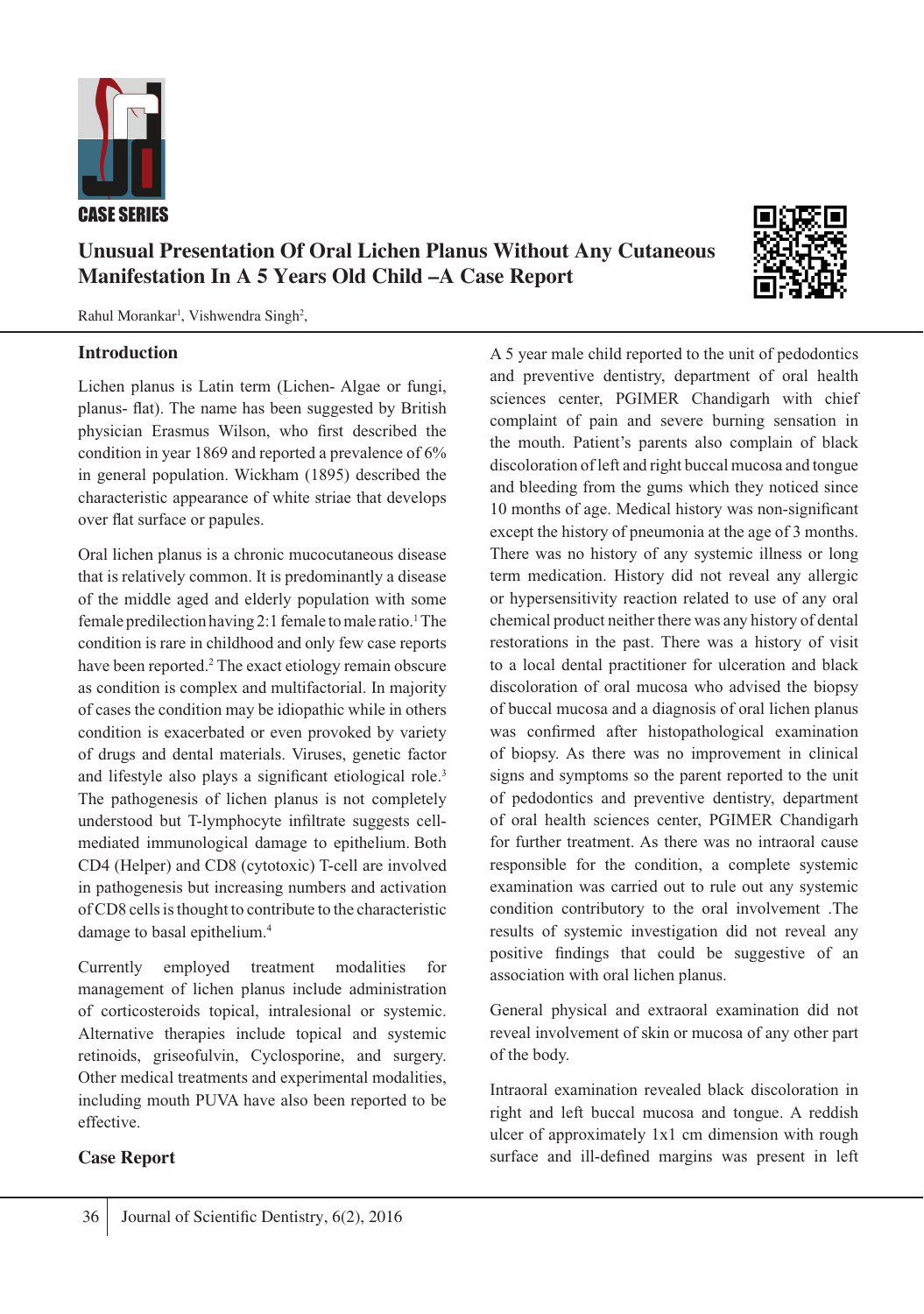buccal mucosa at the level of occlusal plane opposite 74, 75. (Fig.1)

Intraoral examination also revealed bleeding and ulceration of gingiva in relation to 63, 64 region due to gingival erosion. (Fig.2)

The above clinical presentations along with histopathological findings (Fig.3) were confirmatory of childhood oral mucosal lichen planus.

Oral manifestations of lichen planus to such a severity is very less common in children. Considering the severity of oral involvement, consultation was sought from pediatric dermatology unit PGIMER Chandigarh for the management. Combination of systemic and topical corticosteroid was started at the onset of therapy which included Tab.Prednisolone 5mg twice daily orally in tapered dose along with topical Clobetasol ointment (0.05%) applied to painful areas 3-4 times daily for 15 days for remission of acute symptoms. 5% Amelazenox oral paste, 4 times a day was prescribed for relief of pain. Instructions were given not to eat spicy and acidic foods and to avoid alcohol cointaning mouthwashes. A significant relief in oral symptoms was noticed after 15 days of combination therapy. The patient had been under topical corticosteroid therapy (Clobetasol ointment 0.05% twice daily) for last 6 months and there has been a significant improvement in clinical signs and symptoms including the ulceration and burning sensation of oral mucosa. However, black discoloration of oral mucosa was still persisting although there was some improvement in its appearance.

# **Discussion :**

The prevalence of lichen planus is less common in children though there are some case reports and case series reported in the literature.5,6,7 Samman et al.8 in a series of 200 patients with cutaneous lichen planus found childhood prevalence to be only 1% whereas studies from india show a wide range from  $1.16\%$  to  $11.2\%$ <sup>5,6</sup> Majority of these cases showed mucocutaneous involvement with few having oral manifestation. Kumar et al.<sup>5</sup> (1993) in series of 25 cases in children with cutaneous involvement found oral mucosal lesion in only one patient. Similarly, Kanwar et al.<sup>6</sup> (1991) in their case series found lip involvement in only one child out of 17 children with

mucosal lichen planus. On the contray, in the present case severe involvement of oral mucosa was evident without any cutaneous manifestations which is an unusual presentation of lichen planus. The condition may involve any part of oral cavity with frequent involvement buccal mucosa, tongue and gingiva.Also, the clinical appearance of the condition is variable ranging from the classical pattern where bilaterally symmetrical reticular network found on the buccal mucosa to widespread debilitating ulcerative lesions found in the present case.<sup>3</sup> The condition may be asymptomatic in majority of cases but in some may be associated with severe burning sensation. The clinical presentation and site predilection in the present case are consistent with the classical presentation of oral mucosal lichen planus.

This condition has very complex and multifactorial etiology. An association has been suggested between oral mucosal lichen planus and glucose 6-phosphate dehydrogenase deficiency and glucose intolerance.<sup>9</sup> Genetic factor and life style also plays a significant etiological role. Familial nature of the condition has also been suggested by many. Some contact allergen and dental materials had also been found to be responsible for condition. However, in the present case there was no history of any dental restorations neither there is any associated systemic condition nor any familial history that can be contributory.

There is no complete cure for oral lichen planus and only symptomatic treatment is provided which varies according to severity of involvement. The possibility of Lichenoid drug reactions should be ruled out before beginning of treatment. Topical corticosteroids remain the mainstay in the general treatment of oral lichen planus.3 However, when there is an acute exacerbations of oral symptoms systemic steroids are recommended in doses of 1-2 mg/kg/day. Adverse effect of long term use of corticosteroids should be weighed against the benefits.10 In the present due to severity of oral symptoms, a combination therapy consisting of oral and topical corticosteroid had been used for first 15 days. Prednisolone was systemic corticosteroid of choice used (10 mg/day) along with topical Clobetasol ointment (0.05%) which is most potent of all topical steroids and had leads to improvement in clinical signs and symptoms. After 15 days systemic steroid was withdrawn and patient was advised to continue topical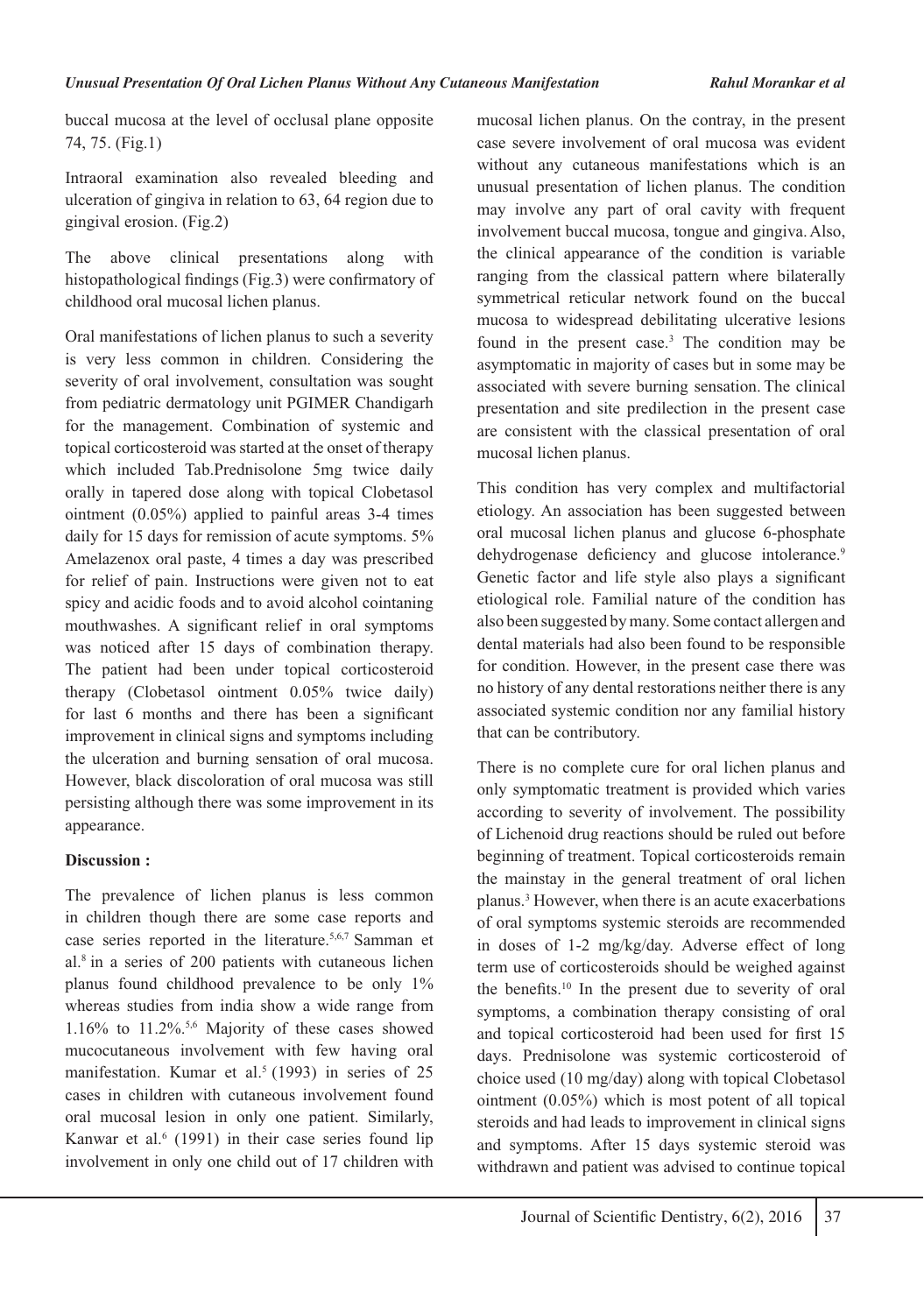



**Figure1 Severe blackish discoloration in right buccal mucosa (a) A reddish ulcer of approximately 1x 1 cm in dimension present in left buccal mucosa at occlusal plane, surface appears rough, edges ill defined (b)** 



**Figure 2 Bleeding is evident from gingival margin in relation to 63,64 region** 



**3 Histopathological section of left buccal mucosa showing atrophic epithelial ridges with hyperkeratosis. Degeneration of basal layer with dense subepithelial lymphocytic infiltrate is also seen**

Clobetasol ointment (0.05%) twice daily for 6 months. There was a significant improvement in oral symptoms including burning sensation and inflammation of oral mucosa with little improvement in it's appearance. The present case is unique in the aspect that it represents a severe variety of oral mucosal lichen planus without any cutaneous involvement which is quite unusual in pediatric population.

#### **Summary :**

A 5 years old male child reported with severe burning sensation, gingival erosion and blackish discoloration of oral mucosa without any cutaneous manifestations with no other systemic illness or local factor associated. Combination of systemic and topical steroid had been tried as mainstay of treatment with remission of clinical